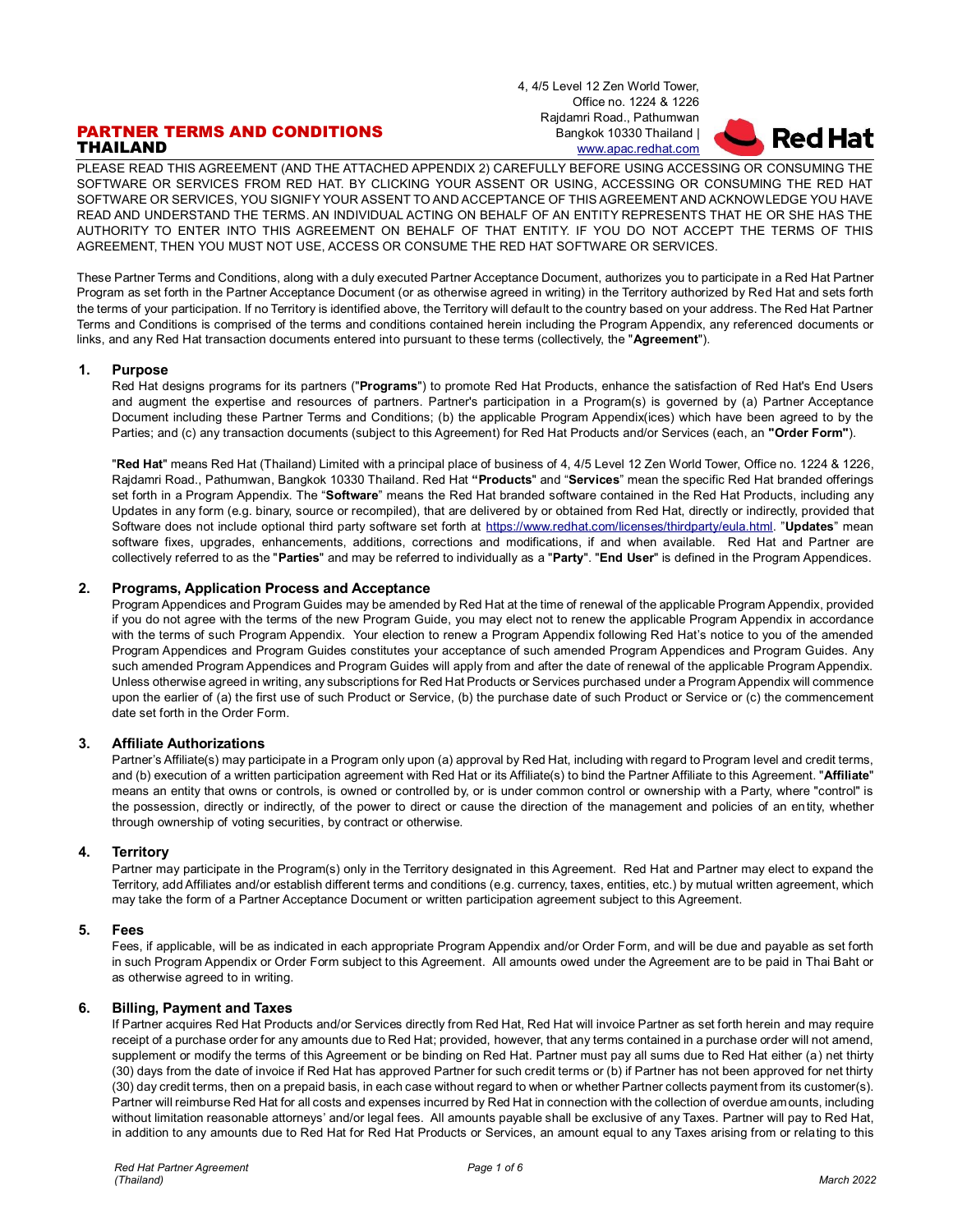Agreement that are paid or are payable by Red Hat unless Partner presents Red Hat with a valid tax exemption or resale certificate. "**Taxes**" means any form of taxation of whatever nature and by whatever authority imposed, exclusive of any taxes based on the net income of Red Hat. In the event of a cross-border transaction, if Partner is required under any applicable law or regulation, domestic or foreign, to withhold or deduct any portion of the payments due to Red Hat, then the sum payable to Red Hat will be increased by the amount necessary for Red Hat to receive an amount equal to the sum it would have received had no withholdings or deductions been made. The Parties will work together in good faith to minimize adverse tax consequences created by cross-border transactions. Any payments more than thirty (30) days past due will be subject to a late fee of one and one-half percent (1½%) per month, or the maximum rate allowable by law, whichever is less.

# **7. Verifications**

During the Term and for at least two (2) years thereafter, Partner will keep and maintain commercially reasonable written records regarding Partner's use and distribution of the Red Hat Products and Services and business activities related to the Program(s) ("**Records**"). Red Hat may, at its own expense, verify the Records to determine Partner's compliance with this Agreement. This verification may take the form of requests for information, documents or records (to which Partner will respond promptly), on-site visits (for which Partner shall grant Red Hat the requisite access), or both. The Parties will act reasonably and cooperate with each other in respect of such verifications. Any on-site visit will occur during regular business hours and will not interfere unreasonably with Partner's business. For an on-site visit, Red Hat will give Partner at least thirty (30) day's prior written notice.

# **8. Trademarks**

- **8.1** The term "**Red Hat Marks"** means the trademarks owned by Red Hat or a Red Hat Affiliate that are set forth in an applicable Program Appendix. Red Hat grants Partner a non-exclusive, non-transferable, royalty-free, revocable license in the Territory and during the Term to use the Red Hat Marks solely in connection with the marketing and distribution of Red Hat Products and/or Services as permitted in this Agreement, without the right to sublicense. Partner agrees to use the Red Hat Marks only as stated in this Agreement, and in doing so, to follow the standards of quality established by Red Hat and to adhere to the trademark usage guidelines found at: <http://www.redhat.com/about/corporate/trademark/guidelines> as amended from time to time and any other trademark terms contained in a Program Appendix (the "**Red Hat Trademark Guidelines**"). Any other use of Red Hat Marks is not permitted. Partner will provide Red Hat with representative samples of the use of Red Hat Marks contained within any materials including web pages, marketing, advertising, promotional and collateral materials ("**Promotional Materials**").
- **8.2** All goodwill created by the use of Red Hat Marks by Partner is for the sole benefit of, and accrues to Red Hat or a Red Hat Affiliate (as the case may be). Partner acquires no right, title or interest in Red Hat Marks or the goodwill associated with them, other than the right to use Red Hat Marks in accordance with this Agreement. Partner will not challenge the validity of Red Hat Marks, nor assist anyone in challenging their validity. Partner agrees not to make any application to register any Red Hat Mark or any domain names containing a Red Hat Mark, and not to use or register any trade name, trademark, service mark, slogan, logo or domain name that is confusingly similar to, or a reference to, any Red Hat trade name, trademark or service mark during or after the Term of this Agreement. Partner may not disparage Red Hat, Red Hat Marks or Red Hat Products and Services.

## **9. Additional Requirements**

- **9.1** Red Hat reserves all rights not expressly granted in this Agreement and all rights not expressly granted to the Red Hat Products and Services (including rights under any trademarks, copyrights, patents or other intellectual property of Red Hat). While this Agreement is subsisting and for the period of six (6) months following termination of this Agreement, and in the Territory indicated in this Agreement, Partner agrees not to use Red Hat Products or Services to create an offering competitive with Red Hat, directly or indirectly, or, unless specifically permitted in this Agreement, for the benefit of any other person or entity or permit any third party to make such use. If Red Hat determines that any of the Red Hat Products or Services is being used (in whole or in part) by Partner in any way to (a) avoid paying fees that would otherwise be due hereunder, (b) provide Services to third parties outside of the scope of a Program or (c) create revenue without payment of fees to Red Hat for Red Hat Products or Services, Red Hat may immediately suspend performance and/or terminate this Agreement and any Program, and reserves its rights to exercise any and all legal and equitable remedies available to it.
- **9.2** For each Red Hat Product (or Partner product that incorporates a Red Hat Product or Service, in whole or in part) that Partner sells to an End User under a Program Appendix, Partner shall purchase the equivalent Red Hat Product with respect to such conditions as the term (1 or 3 years) and support level. For example, if the End User purchases a one year 24x7 support level Red Hat Enterprise Linux product from Partner, Partner shall purchase a one year Premium (24x7) Red Hat Product from Red Hat. Similarly, Partner is only authorized to resell the complete Red Hat Product it purchased and is not permitted to decouple the Red Hat Product or sell it in parts. For example, Partner will not purchase a one year Red Hat Product from Red Hat and then break it into multiple shorter increments of time for resale. Partner will work with Red Hat to ensure that its resale of Red Hat Products to End Users is consistent with the terms for the Red Hat Products purchased.
- **9.3** Without limiting the generality of Sections 9.1 or 9.2 above, Partner agrees: (i) not to modify the Red Hat Products or Services in any manner unless agreed to by Red Hat in writing and (ii) not to use or resell the Red Hat Products or Services in any manner or for any purpose not permitted by this Agreement, including, without limitation, for Partner's own internal or production use, other than as may be expressly permitted in the applicable Program Appendix or by any applicable mandatory rule of law. For certain Programs and only during the term of the Program, Red Hat may provide Partner with access to non-production, evaluation, development kits and/or not for resale (aka "**NFR**") Red Hat Products for the sole purpose of testing and/or supporting its partners and/or End Users on issues related to Partner's rights and obligations hereunder. Should Partner resell or use its access to such Red Hat Products for Partner's own internal or production use other than as expressly permitted in the applicable Program Appendix, Partner agrees to purchase the appropriate Red Hat Product(s) under Red Hat's standard terms for such resale and/or use, and to pay the applicable fee for all periods. This Agreement establishes the rights and obligations associated with Red Hat's Programs, Products and Services, and is not intended to limit Partner's rights to software code under the terms of an open source license.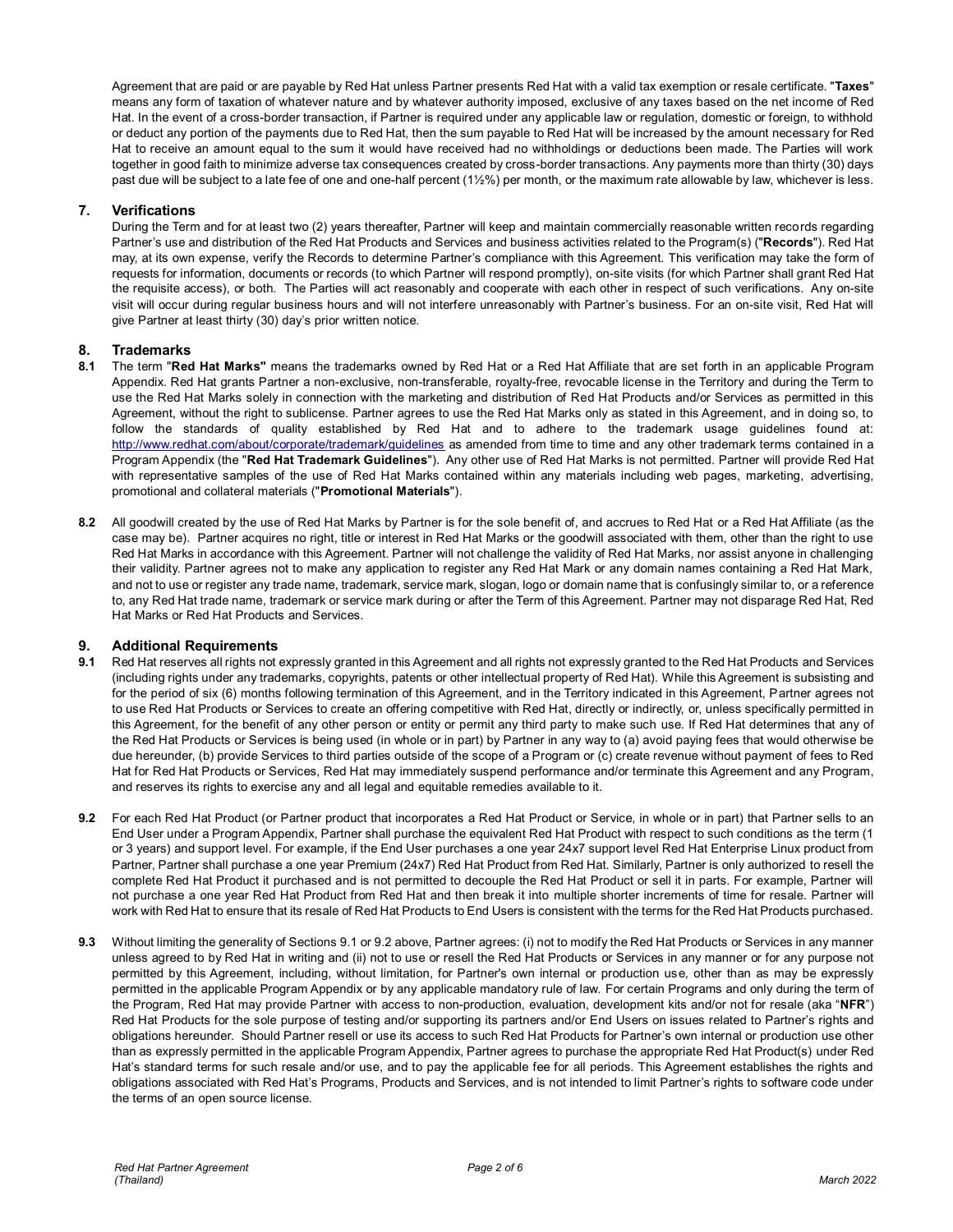# **10. Intellectual Property**

Partner agrees that all trade name, trademark, service mark, copyright, patent, trade secret, domain name and all other intellectual and industrial property rights anywhere in the world, including moral rights, and all applications, provisional applications, registrations, continuations and renewals thereof, and all associated goodwill (present or future) in and to the Red Hat Products and Services, are and will, as among the Parties, be owned by and vested in Red Hat or its licensors, notwithstanding any use of terms such as "purchase," "sale" or the like within this Agreement. Red Hat may provide access to third party software programs with the Red Hat Software that are not part of the Red Hat Software. These third party programs are (a) not required to run the Red Hat Software, (b) provided as a convenience, and (c) subject to their own license terms. The license terms either accompany the third party software programs and/or may be viewed at [http://www.redhat.com/licenses/thirdparty/eula.html.](http://www.redhat.com/licenses/thirdparty/eula.html) If Partner does not agree to abide by the license terms for the third party software programs, then Partner may not install, use or distribute them.

## **11. Limited Warranties, Limitation of Liability, Disclaimer of Damages and Insurance and Indemnity**

- **11.1 General Representations and Warranties.** Red Hat represents and warrants that: (a) the Services will be performed in a professional and workmanlike manner by qualified personnel; (b) it has the authority to enter into this Agreement with Partner; and (c) to Red Hat's knowledge, Red Hat branded Software does not, at the time of delivery to Partner, include malicious code for the purpose of damaging or corrupting the Software.
- **11.2 Disclaimer of Warranties.** EXCEPT AS SET FORTH IN SECTION 11.1 ABOVE, TO THE MAXIMUM EXTENT PERMITTED BY APPLICABLE LAW, THE RED HAT PRODUCTS AND SERVICES ARE PROVIDED "AS IS" AND WITHOUT WARRANTIES OR CONDITIONS OF ANY KIND, INCLUDING IMPLIED WARRANTIES OF MERCHANTABILITY, NON-INFRINGEMENT AND FITNESS FOR A PARTICULAR PURPOSE. Partner will make no representations or warranties on behalf of Red Hat regarding the Red Hat Products or Services in connection with the distribution of the Red Hat Products or Services or otherwise.
- **11.3 Limitation of Liability.** TO THE MAXIMUM EXTENT PERMITTED BY APPLICABLE LAW, FOR ALL EVENTS AND CIRCUMSTANCES, RED HAT'S AND ITS AFFILIATES' AGGREGATE AND CUMULATIVE LIABILITY TO PARTNER AND ITS AFFILIATES ARISING OUT OF OR RELATING TO THIS AGREEMENT AND ANY ORDER FORM HEREUNDER, INCLUDING WITHOUT LIMITATION ON ACCOUNT OF PERFORMANCE OR NON-PERFORMANCE OF OBLIGATIONS, REGARDLESS OF THE FORM OF THE CAUSE OF ACTION, WHETHER IN CONTRACT, TORT (INCLUDING, WITHOUT LIMITATION, NEGLIGENCE), STATUTE OR OTHERWISE WILL BE LIMITED TO DIRECT DAMAGES AND WILL NOT EXCEED THE TOTAL AMOUNT PAID TO RED HAT AND ITS AFFILIATES BY PARTNER AND ITS AFFILIATES UNDER THIS AGREEMENT DURING THE TWELVE (12) MONTHS PRECEDING THE FIRST EVENT GIVING RISE TO LIABILITY FOR THE RED HAT PRODUCT OR SERVICE THAT IS THE SUBJECT MATTER OF THE CLAIM OR U.S. \$5,000.00, WHICHEVER IS GREATER. THE FOREGOING LIMITATION SHALL NOT APPLY TO CLAIMS FOR BODILY INJURY (INCLUDING DEATH) AND DAMAGE TO TANGIBLE PERSONAL PROPERTY CAUSED BY THE NEGLIGENCE OF RED HAT OR ITS EMPLOYEES.
- **11.4 Disclaimer of Damages.** NOTWITHSTANDING ANYTHING TO THE CONTRARY CONTAINED IN THIS AGREEMENT OR ANY ORDER FORM, TO THE MAXIMUM EXTENT PERMITTED BY APPLICABLE LAW, IN NO EVENT WILL RED HAT OR ITS AFFILIATES BE LIABLE TO THE PARTNER OR ITS AFFILIATES FOR: ANY CLAIM BASED UPON A THIRD PARTY CLAIM; ANY INCIDENTAL, CONSEQUENTIAL, SPECIAL, INDIRECT, EXEMPLARY OR PUNITIVE DAMAGES, WHETHER ARISING IN TORT, CONTRACT, OR OTHERWISE; OR FOR ANY DAMAGES ARISING OUT OF OR IN CONNECTION WITH ANY MALFUNCTIONS, DELAYS, LOSS OF DATA, LOST PROFITS, LOST SAVINGS, INTERRUPTION OF SERVICE, LOSS OF BUSINESS OR ANTICIPATORY PROFITS, EVEN IF RED HAT OR ITS AFFILIATES HAVE BEEN ADVISED OF THE POSSIBILITY OF SUCH DAMAGES. Without limiting the generality of the foregoing disclaimer, Red Hat Products and Services are not specifically designed, manufactured or intended for use in (a) the planning, construction, maintenance, control or direct operation of nuclear facilities, (b) aircraft navigation, control or communication systems, weapons systems or (c) direct life support systems. Partner agrees that it is solely responsible for the results obtained from the use of the Red Hat Products and Services.
- **11.5 Insurance and Indemnity.** Partner shall put in place and at all times maintain during the Term and for two (2) years thereafter, at its own cost and expense, appropriate and sufficient commercial general liability insurance with a reputable insurance company to cover the activities of Partner contemplated in this Agreement. The premiums for these policies of insurance shall be the responsibility of Partner. Upon request, Partner will provide Red Hat certificates of insurance for all insurance coverage**.** Partner will indemnify and hold harmless Red Hat from any and all liability, losses, costs, damages or expenses, including reasonable attorney's, solicitor's or legal fees and costs, resulting from or arising out of third party demands or claims against Red Hat relating to any of Partner's actions including, but not limited to, performance or non-performance under this Agreement.

# **12. Publicity and Confidentiality**

- **12.1 Publicity.** Partner will keep confidential and will not disclose, market or advertise to third parties the terms of this Agreement (including the fees paid hereunder). Partner or Red Hat may reference its relationship with the other, in the normal course of business including during earnings calls, discussions with analysts, meetings with the press, customer briefings, general marketing activities and in regulatory filings. Neither Party will issue formal press releases or other similar activities referencing the other Party without the written consent of the other Party.
- **12.2 Confidential Information.** The Parties agree that Confidential Information provided under this Agreement will be held and maintained in confidence and each Party will use at least the same degree of care to protect such Confidential Information that it uses to protect its own confidential information, but in no event less than reasonable care. The recipient may use Confidential Information of the other Party only for the purposes of exercising its rights and fulfilling its obligations under this Agreement. Confidential Information may be disclosed only to Affiliates, employees, agents and contractors with a need to know, and to its auditors and legal counsel, provided in each case they are under a written obligation or legal duty to keep such information confidential using standards of confidentiality not less restrictive than those required by this Agreement. **"Confidential Information"** means all information and materials disclosed by either Party to the other during the Term that is either marked confidential or, by the nature of the information or the circumstances surrounding its disclos ure, would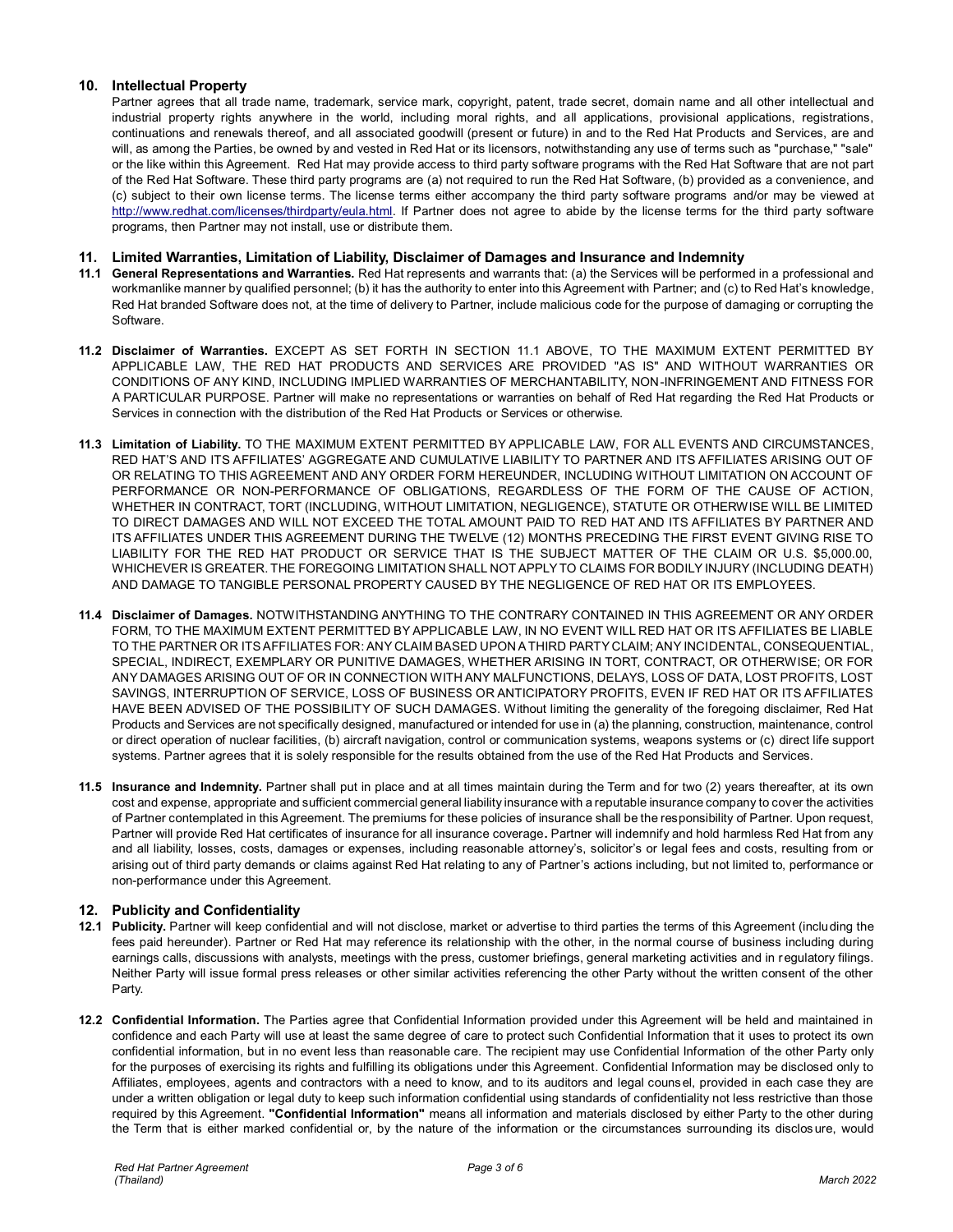reasonably be considered confidential. Confidential Information does not include information that (i) is or later becomes publicly available without breach of this Agreement, or is disclosed by the disclosing Party without obligation of confidentiality; (ii) is known to the recipient at the time of disclosure by the disclosing Party without obligation of confidentiality; (iii) is independently developed by the recipient without use of the Confidential Information; (iv) becomes lawfully known or available to the recipient without restriction from a source having the lawful right to disclose the information; (v) is generally known or easily ascertainable by parties of ordinary skill in the business of the recipient; or (vi) is software code in either object code or source code form that is licensed under an open source license. Except in relation to Partner's obligations pursuant to Section 12.1, both Parties agree that obligations of confidentiality will exist for a period of two (2) years following initial disclosure of the particular Confidential Information.

## **13. Personal Data**

- **13.1** For the purposes of this Agreement, "**Personal Data**" shall mean data, whether true or not, about an individual who can be identified from the data or from the data and other information to which the organisation has or is likely to have access or as otherwise defined in any Data Protection Law, and "**Data Protection Laws**" means: (i) all applicable laws and regulations relating to or impacting on the processing of Personal Data and privacy enacted in the countries where the Personal Data originated from and/or is processed, as amended from time to time and (ii) any regulations and guidelines made thereunder.
- **13.2** Partner may disclose Personal Data (including without limitation Personal Data of its personnel, employees, clients, vendors, suppliers and agents) to Red Hat to enable Red Hat to provide the Services and perform its obligations under this Agreement.
- **13.3** Partner agrees that it shall at all times comply with its obligations under the Data Protection Laws.
- **13.4** Partner shall not, by any act or omission in connection with this Agreement, place Red Hat in breach of any Data Protection Laws.
- **13.5** Partner shall ensure that all instructions it provides to the Red Hat in relation to the collection, use and disclosure of Personal Data comply with Data Protection Laws.
- **13.6** Partner shall obtain all consents from the individuals as are necessary to enable Red Hat to collect, use and disclose the individuals' Personal Data for the purposes of performing the Services and otherwise performing its obligations under this Agreement.

## **14. Termination**

- **14.1 Term.** This Agreement begins on the Effective Date and continues until the expiration or termination of all applicable Program Appendices ("**Term**"). The term of each Program Appendix is independent of the term of any other Program Appendix. "**Effective Date**" means the first date when both Parties have fully accepted or signed the Agreement.
- **14.2 Termination by Red Hat or Partner.** Red Hat may (without prejudice to any other right or remedy) terminate this Agreement in whole or in part (including any Program Appendix and Partner's participation in any Program) for any reason at any time upon ninety (90) days prior written notice to Partner. If Partner or Red Hat breaches the terms of this Agreement, and the breach is not cured within thirty (30) days after written notice of the breach is given to the breaching Party (except for payment obligations, in which case five (5) days), then the other Party may, by giving written notice of termination to the breaching Party, terminate this Agreement in whole or in part (including any Program Appendix and Partner's participation in any Program) without prejudice to any other right or remedy; unless a shorter cure period is otherwise stated under this Agreement or in the applicable Program Appendix and provided that no cure period is required for a breach of Sections 8, 9.1, 12.2 or 16.1 to 16.5 hereof.
- **14.3 Effect of Agreement Termination or Expiration**. Termination or expiration of this Agreement in whole for any reason will immediately terminate Partner's participation in any and all Programs. Upon such termination or expiration, Partner will immediately (i) cease referring to itself as a Red Hat Partner, or any other title associated with the Program, and using those titles in any communication or advertising; (ii) to the extent applicable, cease all promotion, demonstration, sale(s) and distribution of the Red Hat Products and/or Services; (iii) cease all use of the Red Hat Marks; (iv) return or destroy, at Red Hat's option, all printed materials containing Red Hat Marks, including all documentation and Promotional Materials; and (v) remit all fees due to Red Hat within fifteen (15) days of such termination or expiration. If the termination is not the result of a Partner breach, the Partner will be entitled to sell, for a period of no longer than sixty (60) days after termination, any of its inventory of Red Hat Products (subject to this Agreement) for which Red Hat has been fully paid and that are required to fulfill any unperformed contracts of Partner outstanding at the date of termination or expiration. All rights and obligations of the Parties under this Agreement and all applicable Program Appendices will terminate immediately, except that obligations under Sections 6, 7, 8.2, 10, 11.2 – 11.5, 12, 13, 14.3 - 14.4, 15, 16.1 to 16.5, 16.8, 17 and 18 hereof, and any Partner payment obligations will survive such termination or expiration. Termination of this Agreement shall not affect any agreements between Red Hat and any End User.
- **14.4 No Compensation.** Upon termination or expiration of this Agreement for any reason or at any time, Red Hat will have no obligation to Partner (except as Red Hat otherwise may be liable to Partner for Red Hat's material breach of this Agreement), or to any employee, agent or representative of Partner, for compensation or for damages of any kind, whether on account of the loss by Partner or such employee, agent or representative of present or prospective sales, investments, compensation or goodwill. Partner hereby indemnifies and holds Red Hat harmless from and against any and all claims, costs, damages and liabilities whatsoever asserted by any employee, agent or representative of Partner under any applicable cancellation, termination, labor, social security, payments under national insurance, or other laws or regulations.

## **15 General Provisions**

**15.1 Governing Law and Venue.** Any claim, controversy or dispute arising out of or related to this Agreement is governed by the substantive laws of The Kingdom of Thailand. To the extent permissible by law, the terms of the United Nations Convention on Contracts for the International Sale of Goods will not apply, even where adopted as part of the domestic law of the country whose law governs the Agreement.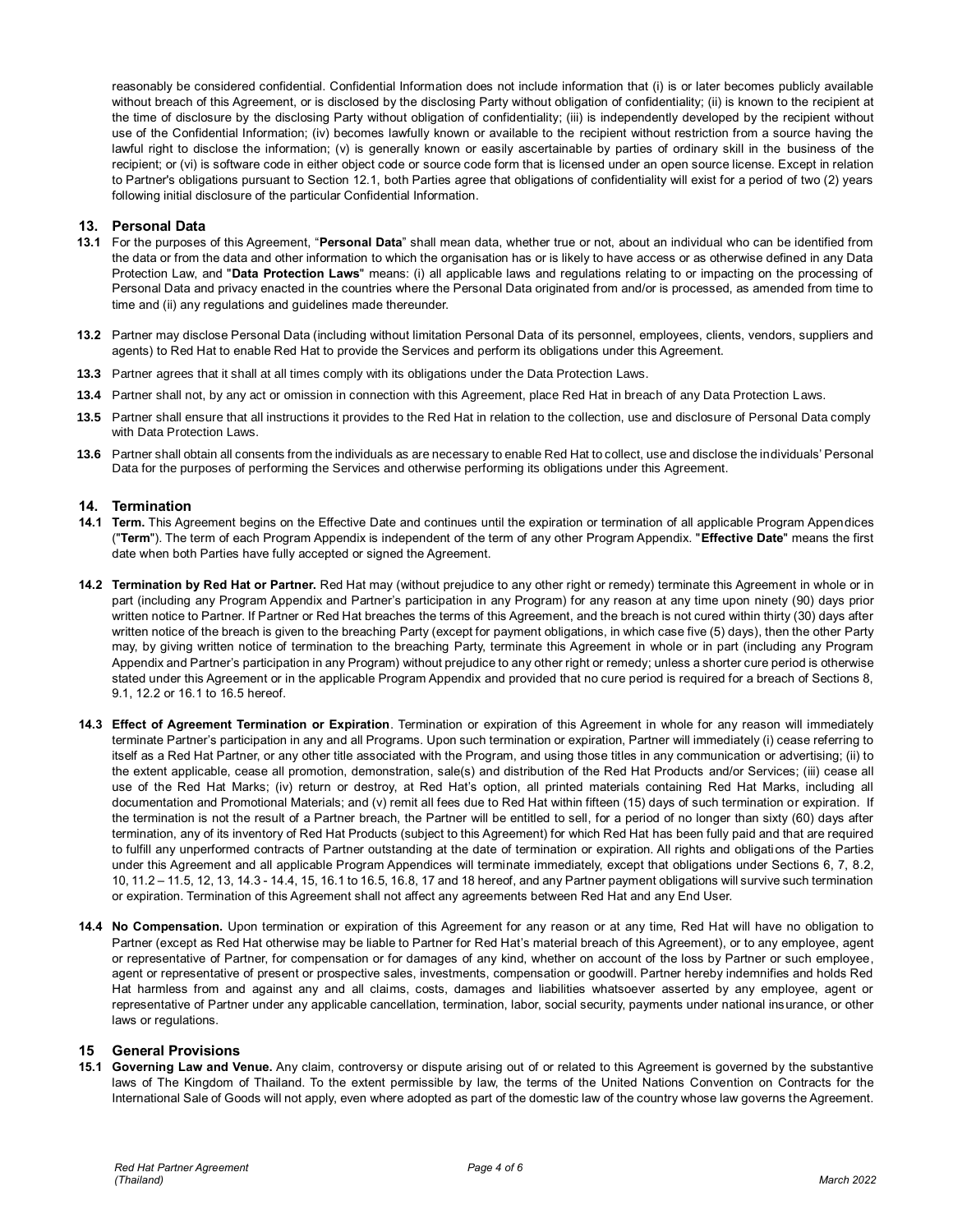All disputes, differences or questions arising out of this Agreement including the interpretation of the terms herein or with regard to the obligations, failure or breach of any terms thereof by any of the Parties and/or compensation/damages payable under this Agreement or of any matter whatsoever arising under this Agreement, which have not been settled amicably within thirty (30) days from the commencement of informal negotiation, shall be referred by either Party to arbitration in accordance with the Arbitration Rules of the Singapore International Arbitration Centre ("**SIAC**") as presently in force and the award made in pursuance thereof shall be binding on the Parties. The seat of Arbitration shall be Singapore. The proceedings of arbitration shall be conducted in English. The arbitral tribunal shall consist of one (1) arbitrator to be appointed by the mutual agreement of the Parties, failing which the appointment shall be made by the president of the SIAC. The decision or award so given by the arbitrators shall be final and binding on the Parties hereto. Any Party may at any time without regard to any notice periods required by the provisions hereof, and as often as is necessary or appropriate, seek interlocutory, provisional or interim relief or remedies from any court of competent jurisdiction (including, without limitation, to the extent available under applicable law, a temporary restraining order or preliminary injunction).

**15.2 Notices.** All notices, consents, waivers and other communications required or permitted by this Agreement must be in English, in writing, and will be deemed given when (a) delivered to the appropriate address by hand or by nationally recognized overnight courier service (costs prepaid); (b) sent by facsimile or e-mail with written confirmation of transmission by the transmitting equipment delivered promptly thereafter; or (c) received by the addressee, if sent by certified mail, return receipt requested, in each case to the following addresses, facsimile numbers or e-mail addresses and marked to the attention of the person (by name or title) designated hereafter (or to such other address, f acsimile number, e-mail address or person as a party hereto may designate by notice to the other parties hereto): For Partner: the most current address/fax number indicated on the Application or at such other address as may be communicated by Partner to Red Hat in writing; For Red Hat: Head of Legal Asia Pacific Region, 8 Shenton Way, #11-00, Singapore 068811; Facsimile: +65-6490-4201..

#### **16 Compliance with Law and Export Controls**

- **16.1** As between Red Hat and Partner, Partner (a) understands that countries, including the U.S., may restrict the import, use, export, re-export or transfer of encryption products and other controlled materials (which may include Red Hat Products, Services or related technical information) ("**Controlled Materials**"); (b) will be solely responsible for compliance with any such import, use, export, re-export or transfer restrictions in connection with Partner's use, sale and/or distribution of Controlled Materials; and (c) will be the importer and exporter of record of the Controlled Materials that Partner uses, sells and/or distributes, and is responsible for all associated obligations, including but not limited to, paying all import duties and tariffs, and obtaining any required regulatory approvals, registrations, and export and import licenses.
- **16.2** Partner acknowledges that Red Hat may be prohibited from providing Controlled Material(s) if Red Hat has knowledge or reason to believe that a violation of the applicable law will or has occurred.
- **16.3** As required by U.S. law, Partner represents and warrants that it: (a) understands that certain of the Controlled Materials are of U.S. origin and subject to export controls under the U.S. Export Administration Regulations (the "**EAR**"); (b) is not located in (or owned or controlled by any person or entity located in) any country listed in Country Group E:1 in Supplement No. 1 to part 740 of the EAR or by any person or entity listed on the U.S. Department of Treasury Office of Foreign Assets Control ("OFAC") list of Specially Designated Nationals and Blocked Persons ("SDNs") (and is not 50% or more owned or controlled by any one or more persons or entities identified on the SDN list); (c) will not export, re-export or transfer the Controlled Materials to (1) any prohibited destination, (2) anyone who has been prohibited from participating in U.S. export transactions by any federal agency of the U.S. government or (3) any end user who Partner knows or has reason to know will use them in the design, development or production of nuclear, chemical or biological weapons, or rocket systems, space launch vehicles, or sounding rockets, or unmanned air vehicle systems or any other prohibited use under the EAR; and (d) understands and agrees that if it is in the United States and exports, re-exports or transfers the Controlled Materials to eligible end users, it will, to the extent required by EAR Section 740.17(e), submit semi-annual reports to the U.S. Commerce Department's Bureau of Industry and Security, that include the name and address (including country) of each transferee.
- **16.4** Partner and its Affiliates and any other persons performing any activities related to this Agreement, will comply with all applicable laws and regulations including all applicable anti-corruption laws and regulations, such as the U.S. Foreign Corrupt Practices Act and the U.K. Bribery Act (collectively, the "**Anti-Corruption Laws**"), and will not engage in conduct that would cause Red Hat to violate any law or regulation including the Anti-Corruption Laws. None of Partner or its Affiliates, or any other persons performing activities related to this Agreement shall, directly or indirectly, offer, pay, promise to pay, or authorize the payment of anything of value to any government or public official to influence that government or public official in his or her official capacity, in order to retain or obtain business for Partner or Red Hat, or to secure any improper advantage for Partner or Red Hat. For purposes of this Agreement, government or public official includes employees and officers of a government agency, department or instrumentality, as well as the employees or officers of government-owned or government-controlled companies, public international organizations, political parties and candidates for political office. None of Partner or its Affiliates, or any other persons performing activities related to this Agreement shall, directly or indirectly, offer, promise or give a financial or other advantage to any person in order to induce the recipient to improperly perform any relevant function or activity, or to reward the recipient for the improper performance of any relevant function or activity, nor shall they solicit or accept a financial or other advantage from any person in exchange for the improper performance of any relevant function or activity. Partner will not submit any falsified documents or records to Red Hat. Partner will not permit its resellers or partners or any other third-party business partners (collectively, "**Supply Chain Entities**") acting on behalf of Partner in connection with the services performed under this Agreement to do anything that would violate or cause Red Hat to violate any law or regulation including the Anti-Corruption Laws. If Red Hat believes that Partner or any Supply Chain Entity has breached or may breach any of the provisions of this Section or a notice is provided pursuant to this Section, Red Hat may terminate the Agreement or suspend its performance without any liability to Partner.
- **16.5** Partner will not engage in any activity that is prohibited under the Anti-boycotting Act (50 USCA 2407) and the Restrictive Trade Practices or Boycotts Regulations of the EAR (set forth in 15 CFR Part 760) and shall comply with any applicable reporting requirements thereunder.